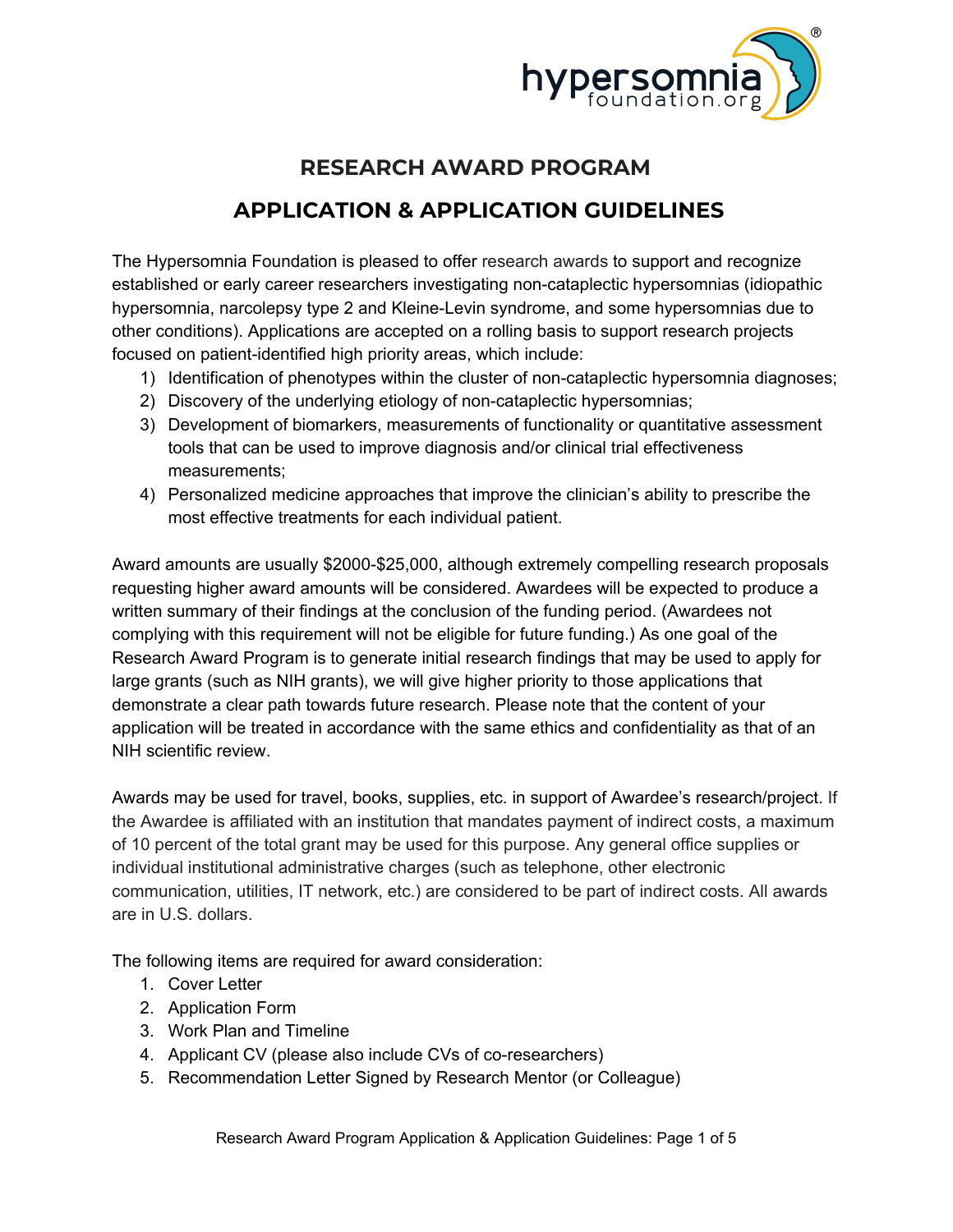

#### Applications may be submitted electronically (preferred) to

[researchaward@hypersomniafoundation.org](mailto:info@hypersomniafoundation.org) or via postal mail to Hypersomnia Foundation, Inc., 4514 Chamblee Dunwoody Road, #229, Atlanta, GA 30338.

Please contact [researchaward](mailto:info@hypersomniafoundation.org)[@hypersomniafoundation.org](mailto:diane@hypersomniafoundation.org) if you have any questions regarding the application process. We look forward to receiving your application.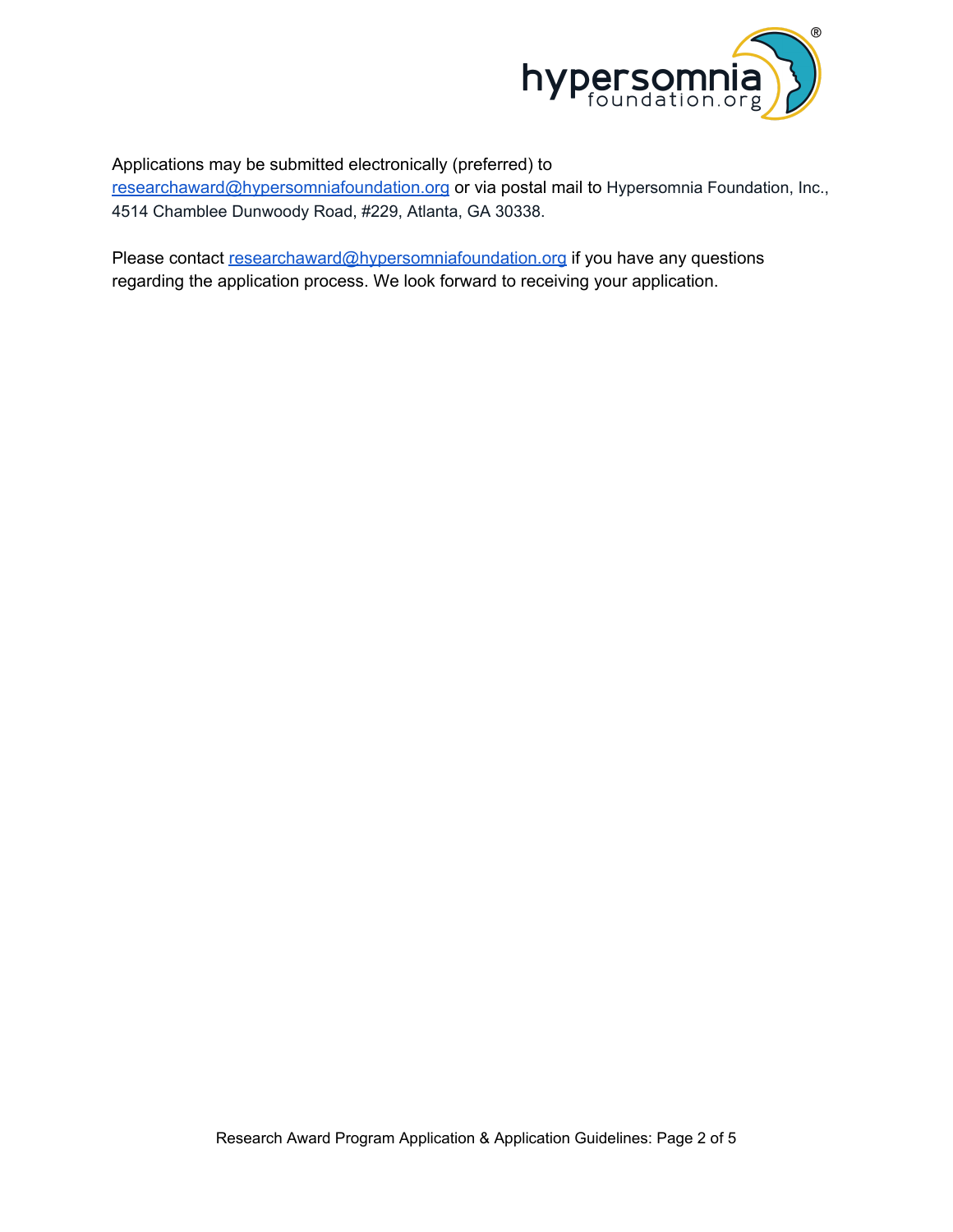

## **RESEARCH AWARD PROGRAM APPLICATION FORM**

### **Part 1: Primary Investigator/Applicant**

| <b>Title</b>                                                                                                                                                                                                         |  |
|----------------------------------------------------------------------------------------------------------------------------------------------------------------------------------------------------------------------|--|
|                                                                                                                                                                                                                      |  |
|                                                                                                                                                                                                                      |  |
|                                                                                                                                                                                                                      |  |
|                                                                                                                                                                                                                      |  |
| Degrees, dates received or pending example and a series of the series of the series of the series of the series                                                                                                      |  |
| Is this project part of a course, residency, fellowship or post-doc? Yes ____ No                                                                                                                                     |  |
| Briefly describe your interest in idiopathic hypersomnia research.                                                                                                                                                   |  |
| Have you previously submitted this or a similar application to the Hypersomnia Foundation? If                                                                                                                        |  |
| yes, please explain what is different about this re-submission?                                                                                                                                                      |  |
| Have you ever received financial support from the Hypersomnia Foundation? If yes, please list<br>the title of each award, the year(s) you received such award(s), and the amount(s) of funding<br>that you received. |  |
|                                                                                                                                                                                                                      |  |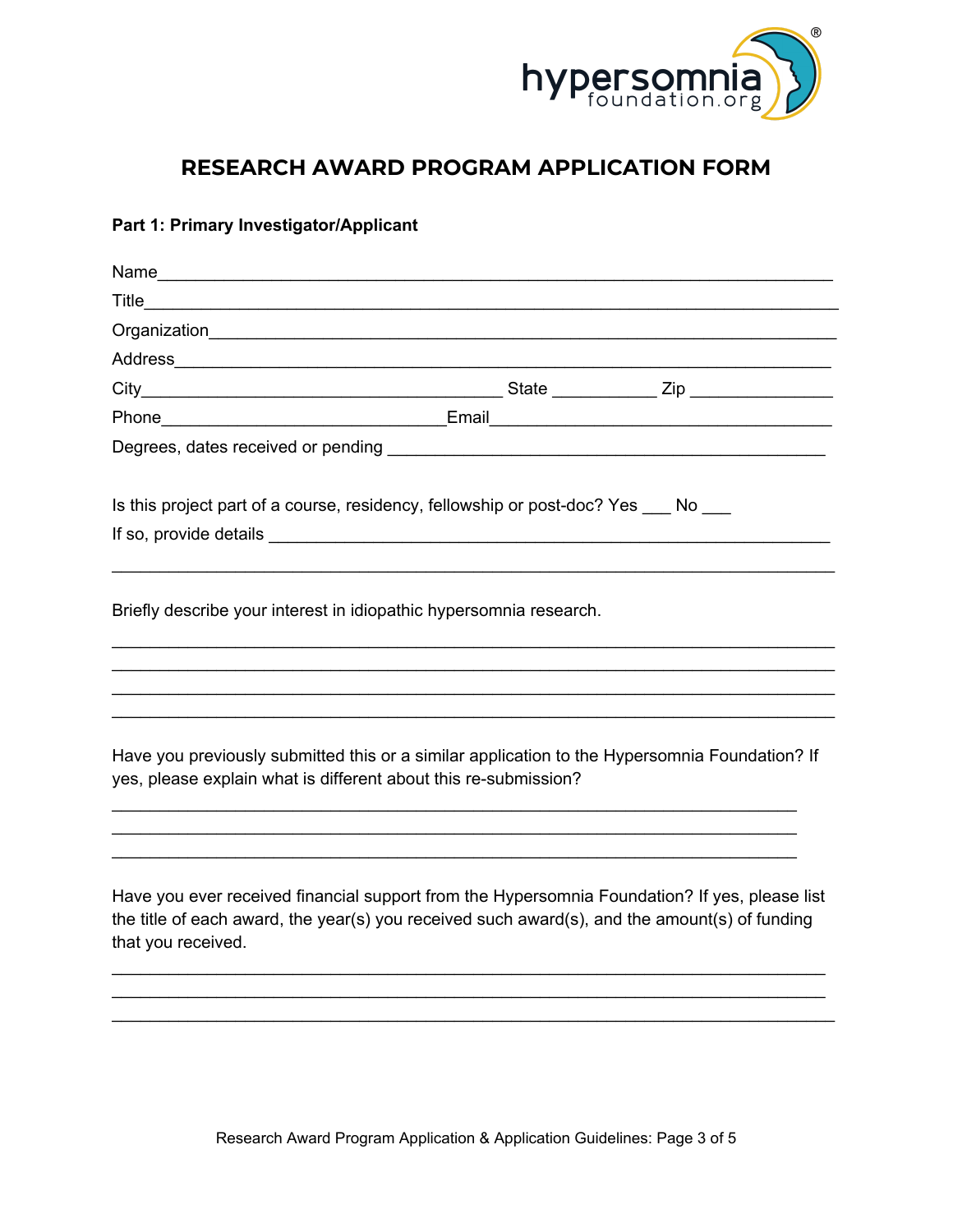

#### **Part 2: Project Description**

Describe the project and team structure using the following outline:

- 1. Project Title
- 2. Total Amount Requested (in USD)
- 3. Executive Summary: Brief description of the purpose of the research project and the proposed benefit of investing in this research
- 4. Detailed Project Description:
	- a. Hypothesis
	- b. Objectives
	- c. Methodology
	- d. Outcomes
	- e. Connection of this project to one or more of the four priorities for non-cataplectic hypersomnia research (described on page 1 of this document)
	- f. Plans for publication, presentation and sharing of research findings
	- g. Potential for this research to lead to future research
- 5. Team structure
	- a. List of team members and their qualifications
	- b. Role of each team member on the project
	- c. If the primary investigator is a student, fellow or post-doc, is there an established researcher who will be advising them on this project?

#### **Part 3: Timeline**

Describe major project activities and a timeline for completing interim and final deliverables. Critical setup activities such as obtaining IRB approval should be included. Include target dates for publication, conference presentations and other plans for communicating research findings.

#### **Part 4: Budget and Resources**

Describe the budget and resources required using the following outline:

- 1. Breakdown of total amount requested
	- a. Salary and personnel costs, broken down by team member

Research Award Program Application & Application Guidelines: Page 4 of 5